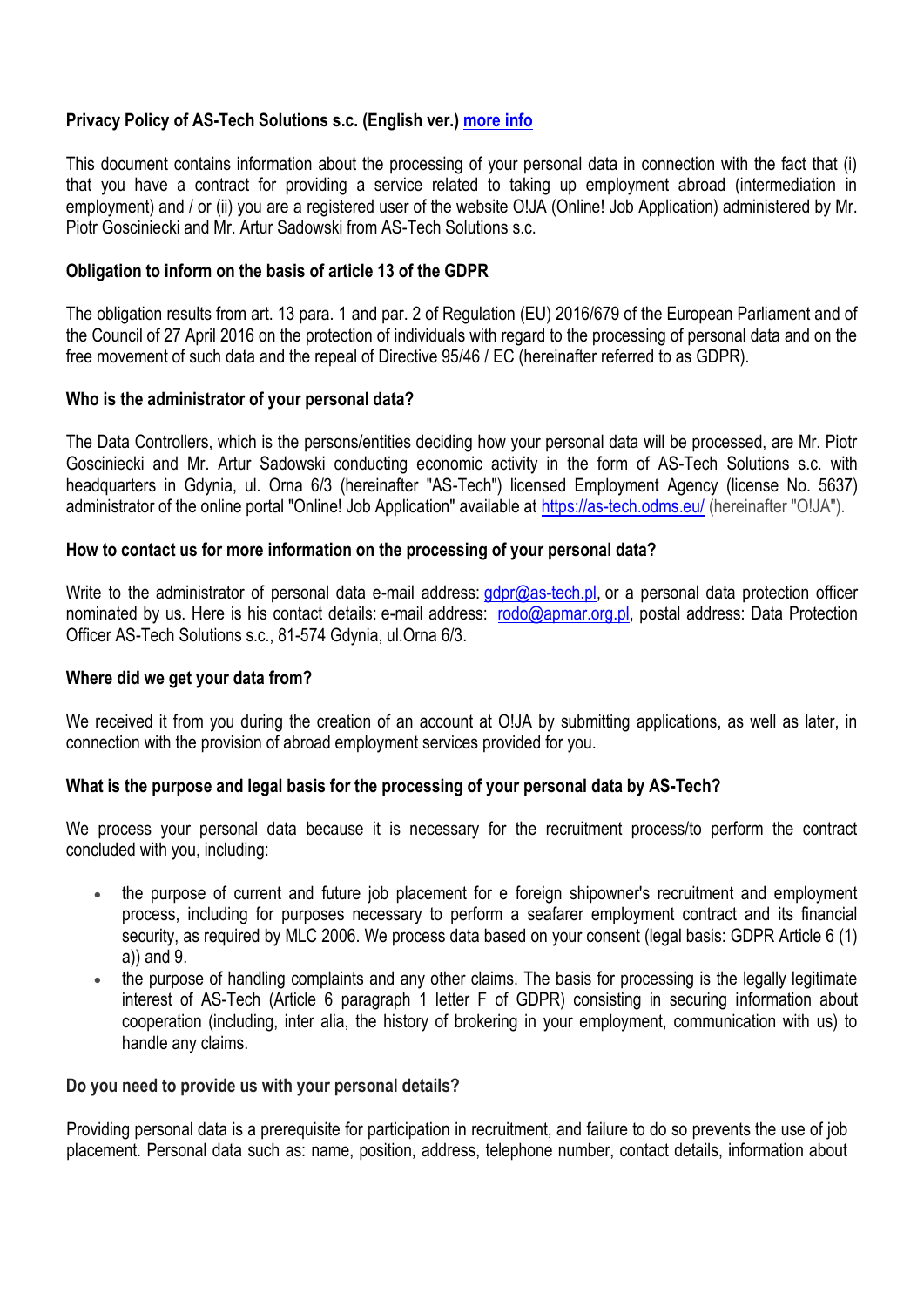previous employment and qualification documents will be collected and used to contact you as part of activities aimed at your employment abroad and for realization of this contract.

### **What are your rights to AS-Tech regarding the data being processed?**

We guarantee the fulfilment of all your rights under the general Data Protection Regulation, i.e. the right to access, rectify and delete your data, limit their processing, the right to transfer them, not to be subject to automated decision making, and the right to object to the processing your personal data.

You can also withdraw your consent to the processing of personal data at any time in the same way as you have expressed it.

Should you come to the conclusion that your personal data is processed by us in violation of GDPR rules – you have the right to lodge a complaint regarding the processing of your personal data to the supervisory body – President of the Data Protection Office (address: 2 Stawki Street, 00-193 Warsaw, Poland). The complaint is free of charge.

### **Do we process your personal data automatically (including through profiling) in a way that affects your rights?**

Your Personal Data may be processed in an automated manner (including in the form of profiling) with regards to sea service, certificates, qualifications and education.

The purpose of the automatic processing is to analyse your professional experience and qualifications in accordance with recruitment regulations provided in the [Company Policy Declaration](http://www.as-tech.pl/static,3,eng,,) – Recruitment.

#### **Who we share your personal information with?**

We provide your personal data to foreign (with registered offices/place of effective management both in the EU/EEA area as well as outside) shipowners-employers as part of recruitment conducted by them for job placement (maritime enterprises seeking employees), and entities supporting us in providing you with job placement services, that is, entities that provide courier, transport, communication, hosting services, port agents and visas, hotels, etc. Personal data of persons who have taken up work on the ship through us can be made available to the competent maritime administration bodies on the basis of applicable law, for example fighting against fraud and abuse.

Your personal data will be transferred to third countries for which the European Commission has not issued a decision stating the appropriate level of protection as mentioned under GDPR art. 45 (3).

Personal data will be transferred to the above-mentioned countries on the basis of your consent, despite the possible risks of such transfers resulting from the lack of GDPR regulations (GDPR art.49, (1 a)).

This applies to both maritime companies seeking workers as well as visa agents, embassies, port agents, airlines and other entities related to international maritime transport, which you deal with on a daily basis as part of your work on a sea-going ship.

#### **How long do we keep your personal data?**

We store your personal data for the duration of the contract concluded with you, or until you withdraw your consent to the processing of your personal data and after its termination for the purposes of:

- pursuing claims in connection with the performance of the contract,
- performance of obligations resulting from legal regulations, including in particular tax and accounting, statistical and archiving.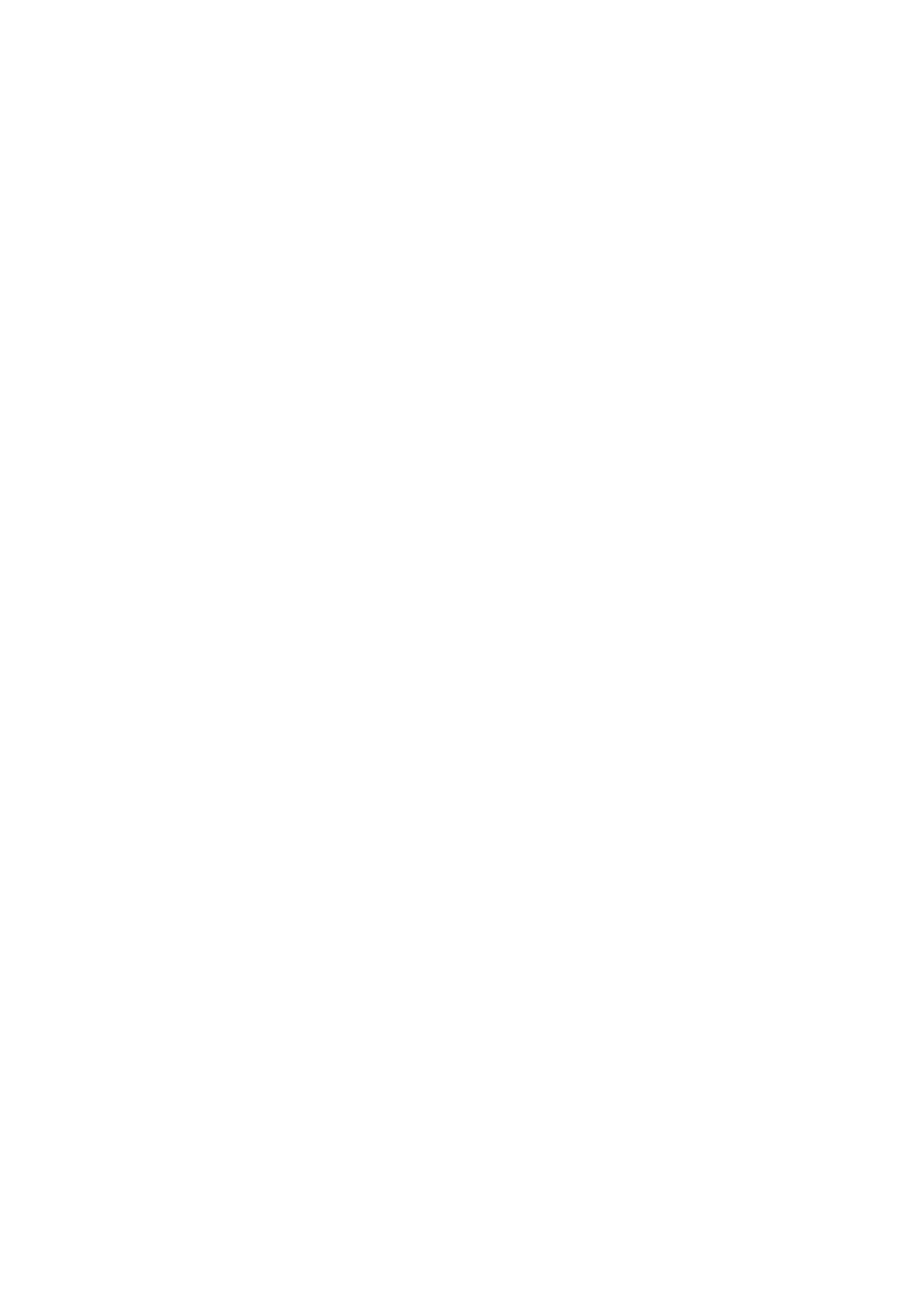# **Polityka Prywatności firmy AS-Tech Solutions s.c. (wersja polska) [więcej informacji](http://www.as-tech.pl/static,31,pl,,)**

W dokumencie tym znajdują się informacje o przetwarzaniu Państwa danych osobowych w związku z tym, (i) że zawarto z Państwem umowę na świadczenie usługi związanej z podjęciem pracy za granicą (pośrednictwo w zatrudnieniu) i / lub (ii) jesteście Państwo zarejestrowanym użytkownikiem witryny internetowej O!JA (Online! Job Application) administrowanej przez AS-Tech Solutions s.c.

# **Obowiązek informacyjny na podstawie artykułu 13 RODO**

W/W obowiązek wynika z art. 13 ust. 1 i ust. 2 Rozporządzenia Parlamentu Europejskiego i Rady (UE) 2016/679 z dnia 27 kwietnia 2016 r. w sprawie ochrony osób fizycznych w związku z przetwarzaniem danych osobowych i w sprawie swobodnego przepływu takich danych oraz uchylenia dyrektywy 95/46/WE (zwane dalej jako RODO),

# **Kto jest administratorem Twoich danych osobowych?**

Administratorami Twoich danych osobowych są Piotr Gościniecki i Artur Sadowski prowadzący działalność gospodarczą w formie spółki cywilnej pod firmą AS-Tech Solutions s.c. z siedzibą w Gdynia przy ul. Ornej 6/3 (dalej "AS-Tech" ) licencjonowana Agencja Zatrudnienia ( licencja Nr 5637 ) administrator internetowego portalu "Online! Job Application" dostępnego pod adresem [https://as-tech.odms.eu](https://as-tech.odms.eu/) (dalej "O!JA").

# **Jak się z nami skontaktować, żeby uzyskać więcej informacji o przetwarzaniu Twoich danych osobowych?**

Napisz do administratora danych osobowych adres e-mail: [gdpr@as-tech.pl,](gdpr@as-tech.pl) lub wyznaczonego przez nas inspektora ochrony danych osobowych. Oto jego dane kontaktowe: adres e-mail: [rodo@apmar.org.pl,](rodo@apmar.org.pl) adres pocztowy: Inspektor Ochrony Danych AS-Tech Solutions s.c., 81-574 Gdynia, ul. Orna 6/3.

### **Skąd mamy Twoje dane?**

Otrzymaliśmy je od Ciebie podczas zakładania konta na O!JA, podczas składania aplikacji, a także później, w związku ze świadczeniem dla Ciebie usługi pośrednictwa pracy za granicą.

# **Jaki jest cel i podstawa prawna przetwarzania Twoich danych osobowych przez AS-Tech?**

Przetwarzamy Twoje dane osobowe, ponieważ jest to niezbędne realizacji procesu rekrutacji/do wykonania umowy zawartej z Tobą, w tym do:

- celów obecnych i przyszłych działań w zakresie pośrednictwa w procesie rekrutacji i zatrudnienia u armatora zagranicznego, w tym do celów niezbędnych do realizacji marynarskiej umowy o pracę i jej finansowego zabezpieczenia, zgodnie z wymaganiami Konwencji MLC 2006. Dane przetwarzamy na podstawie Twojej zgody (podstawa prawna: RODO art. 6 i art. 9).
- celu obsługi reklamacji i ewentualnych innych roszczeń. Podstawą przetwarzania jest uzasadniony prawnie interes AS-Tech ( art.6 ust 1 lit. F GDPR ) polegający na zabezpieczeniu informacji o współpracy ( w tym m.in. historii pośrednictwa w Twoim zatrudnieniu, komunikacji z nami ) w celu obsługi ewentualnych roszczeń;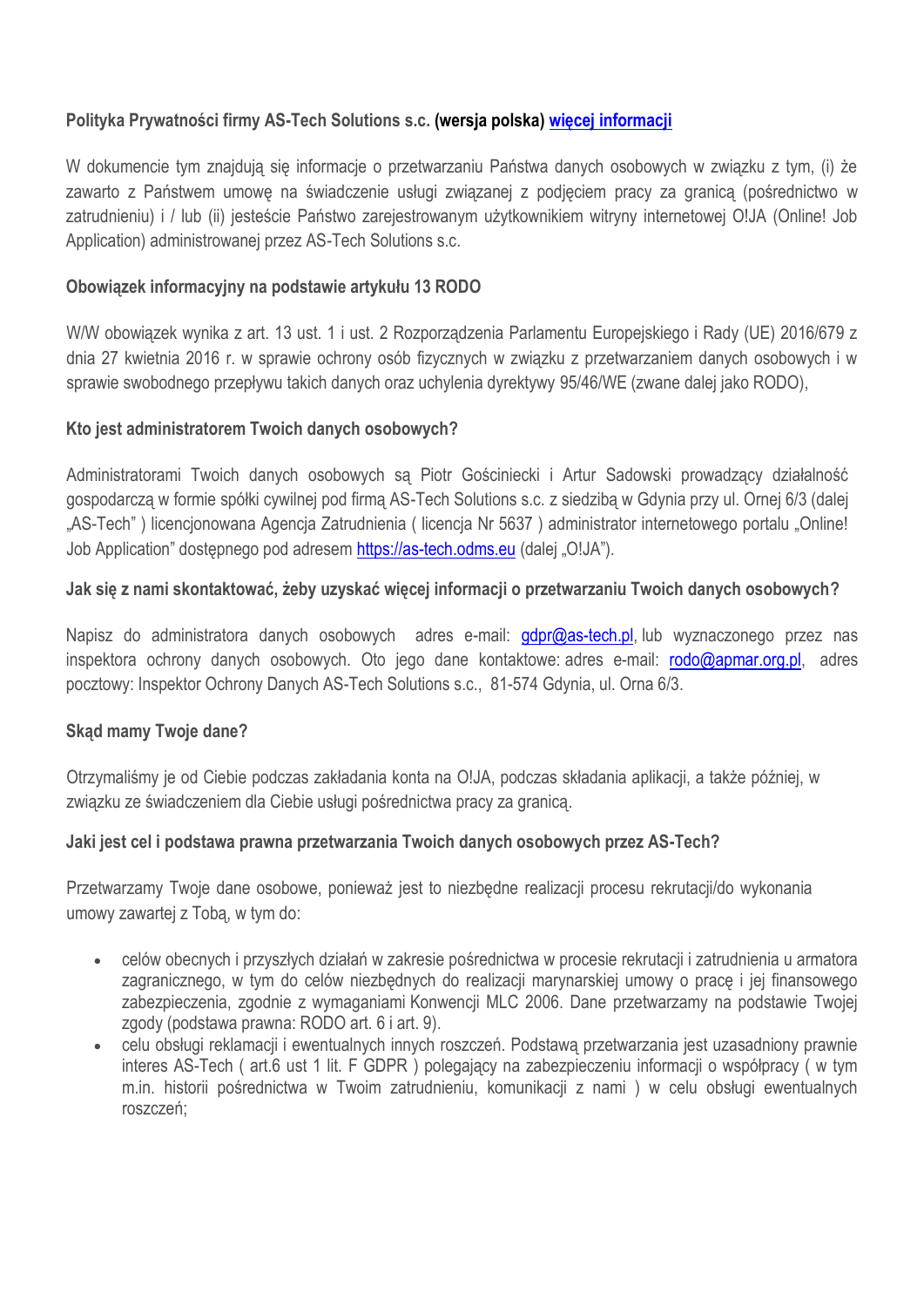### **Czy musisz podać nam swoje dane osobowe?**

Podanie danych osobowych jest warunkiem uczestniczenia w rekrutacjach, a ich niepodanie uniemożliwia korzystanie z pośrednictwa pracy. Dane osobowe takie jak: nazwisko, stanowisko, adres, numer telefonu, dane kontaktowe, informacje dotyczące poprzedniego zatrudnienia i dokumenty kwalifikacyjne będą zbierane i używane do kontaktu z Tobą w ramach działań mających na celu Twoje zatrudnienie za granicą,

Jeśli z jakiegoś powodu nie podasz tych danych osobowych, niestety nie będziemy mogli zawrzeć z Tobą umowy, a w konsekwencji nie będzie można korzystać z naszych usług pośrednictwa pracy.

# **Jakie masz uprawnienia wobec AS-Tech w zakresie przetwarzanych danych?**

Gwarantujemy spełnienie wszystkich Twoich praw wynikających z ogólnego rozporządzenia o ochronie danych, tj. prawo dostępu, sprostowania oraz usunięcia Twoich danych, ograniczenia ich przetwarzania, prawo do ich przenoszenia, niepodlegania zautomatyzowanemu podejmowaniu decyzji, w tym profilowaniu, a także prawo do wyrażenia sprzeciwu wobec przetwarzania Twoich danych osobowych.

Zgodę na przetwarzanie danych osobowych, możesz wycofać w dowolnym momencie w ten sam sposób jak ją wyraziłeś.

W przypadku uznania, iż przetwarzanie przez nas danych osobowych odbywa się niezgodnie z uregulowaniami RODO – przysługuje Ci prawo do wniesienia skargi w związku z przetwarzaniem przez nas Twoich danych osobowych do organu nadzorczego, którym jest Prezes Urzędu Ochrony Danych Osobowych z siedzibą na ul. Stawki 2, 00-193 Warszawa. Skarga jest wolna od opłat.

# **Czy przetwarzamy Twoje dane osobowe automatycznie (w tym poprzez profilowanie) w sposób wpływający na Twoje prawa?**

Twoje dane osobowe mogą być przetwarzane w sposób zautomatyzowany (w tym w formie profilowania) w zakresie dotyczącym doświadczenia, stanowiska, wykształcenia, certyfikatów.

Celem profilowania jest przeanalizowanie doświadczenia zawodowego i kwalifikacji w zgodzie z postanowieniami zawartymi w regulaminie rekrutacji podanym w [Deklaracji Polityki Firmy](http://www.as-tech.pl/static,3,pl,,) – Rekrutacja.

# **Komu udostępniamy Twoje dane osobowe?**

Twoje dane osobowe udostępniamy zagranicznym (znajdującym się zarówno na obszarze UE/EOG jak i poza) armatorom-pracodawcom w ramach prowadzonych przez nich rekrutacji celem pośrednictwa pracy (przedsiębiorstwom morskim poszukujących pracowników) oraz podmiotom wspierającym nas w świadczeniu Tobie usługi pośrednictwa pracy, czyli takim podmiotom, które zapewniają usługi kurierskie, transportowe, komunikacyjne hostingowe, agenci portowi i wizowi, hotele.

Dane osobowe osób, które podjęły pracę na statku za naszym pośrednictwem, mogą być udostępnione właściwym organom administracji morskiej na podstawie obowiązujących przepisów prawa np. organom publicznym walczącym z oszustwami i nadużyciami.